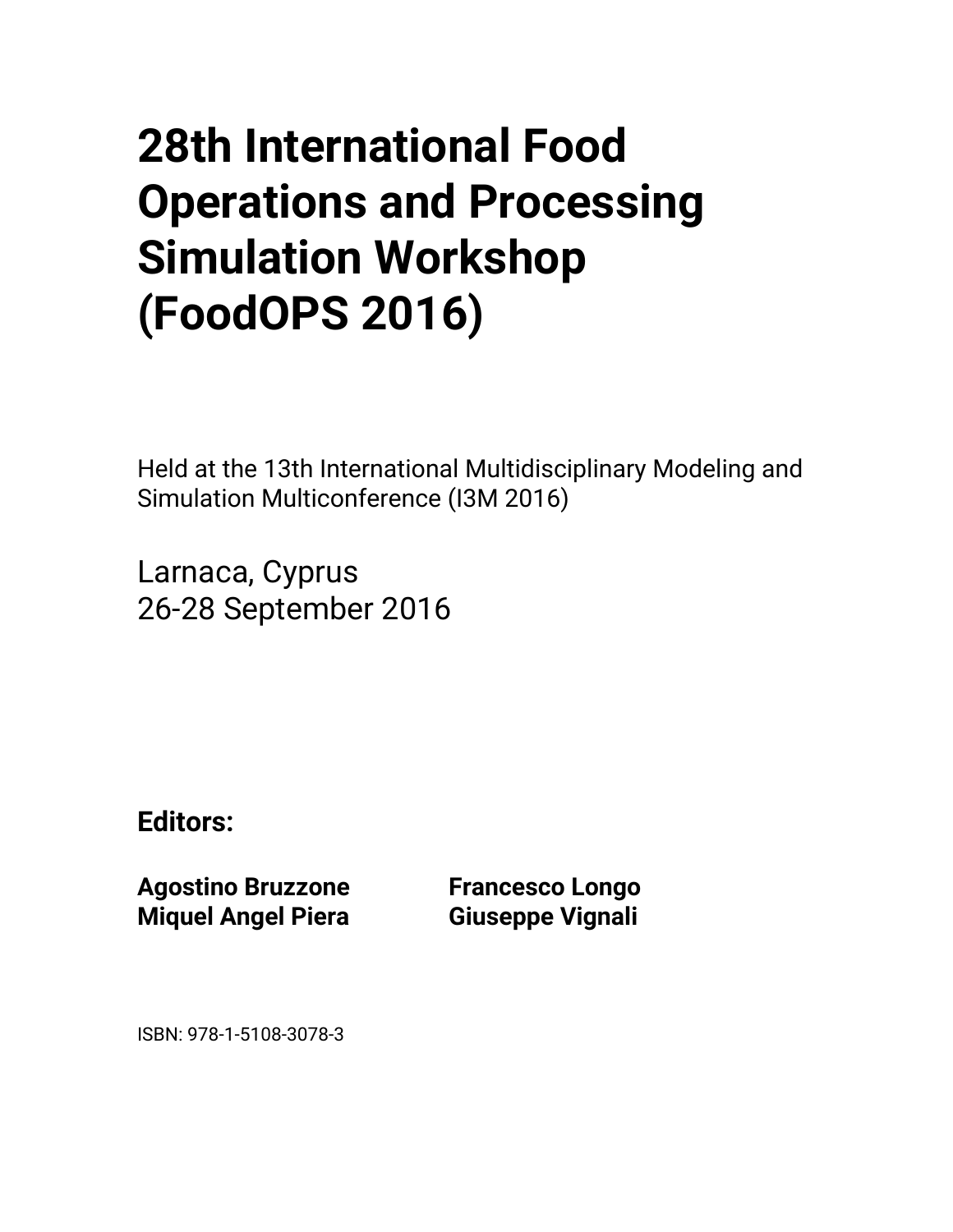**Printed from e-media with permission by:** 

Curran Associates, Inc. 57 Morehouse Lane Red Hook, NY 12571



**Some format issues inherent in the e-media version may also appear in this print version.** 

Copyright© (2016) by CAL-TEK S.r.l. All rights reserved.

Printed by Curran Associates, Inc. (2016)

For permission requests, please contact CAL-TEK S.r.l. at the address below.

CAL-TEK S.r.l. Via Umberto Nobile 80 87036 Rende (CS) Italy

Phone: +39 333 7042 612 Fax: +39 0984 937849

info@cal-tek.eu

## **Additional copies of this publication are available from:**

Curran Associates, Inc. 57 Morehouse Lane Red Hook, NY 12571 USA Phone: 845-758-0400 Fax: 845-758-2633 Email: curran@proceedings.com Web: www.proceedings.com